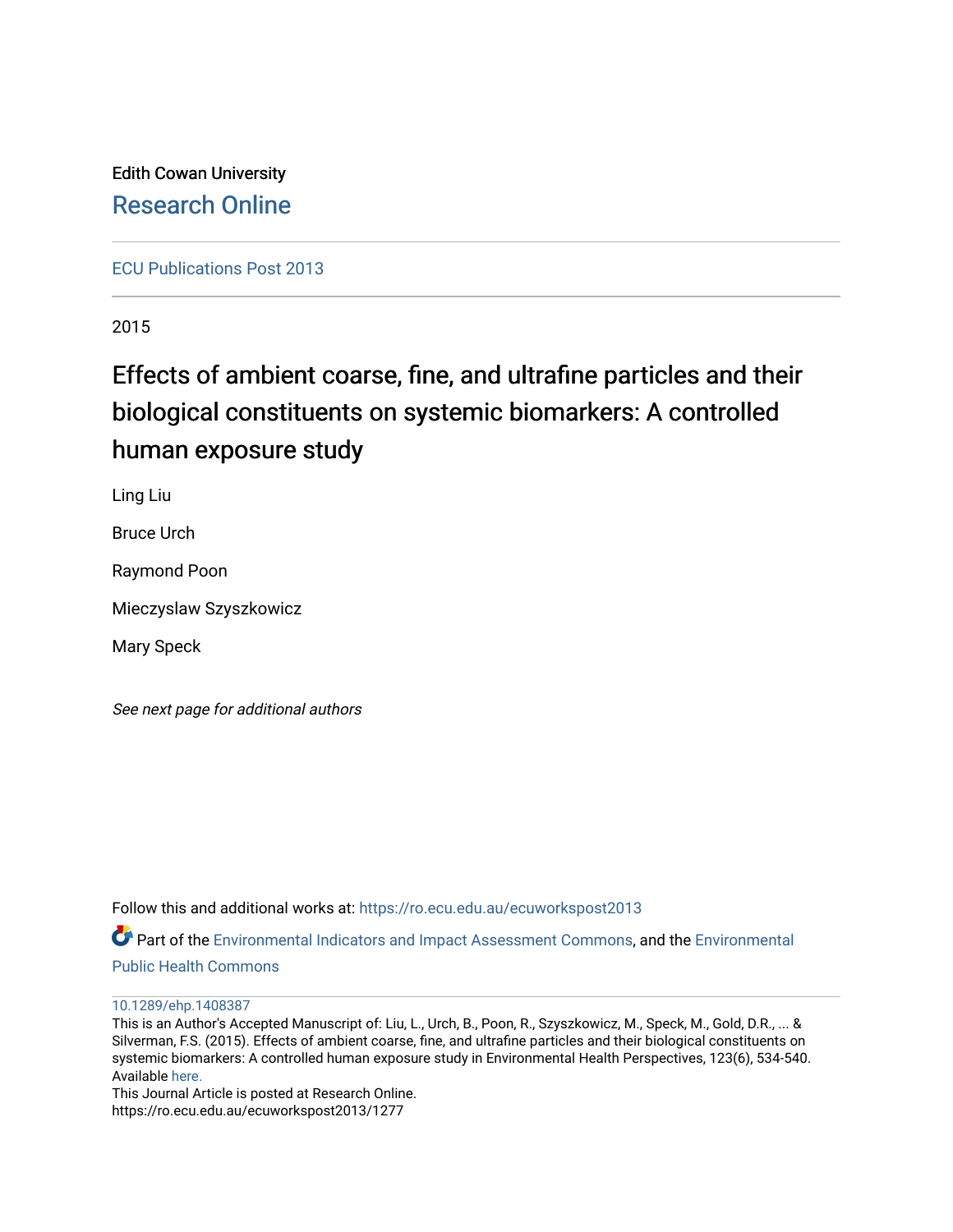## Authors

Ling Liu, Bruce Urch, Raymond Poon, Mieczyslaw Szyszkowicz, Mary Speck, Diane R. Gold, Amanda J. Wheeler, James A. Scott, Jeffrey R. Brook, Peter S. Thorne, and Frances S. Silverman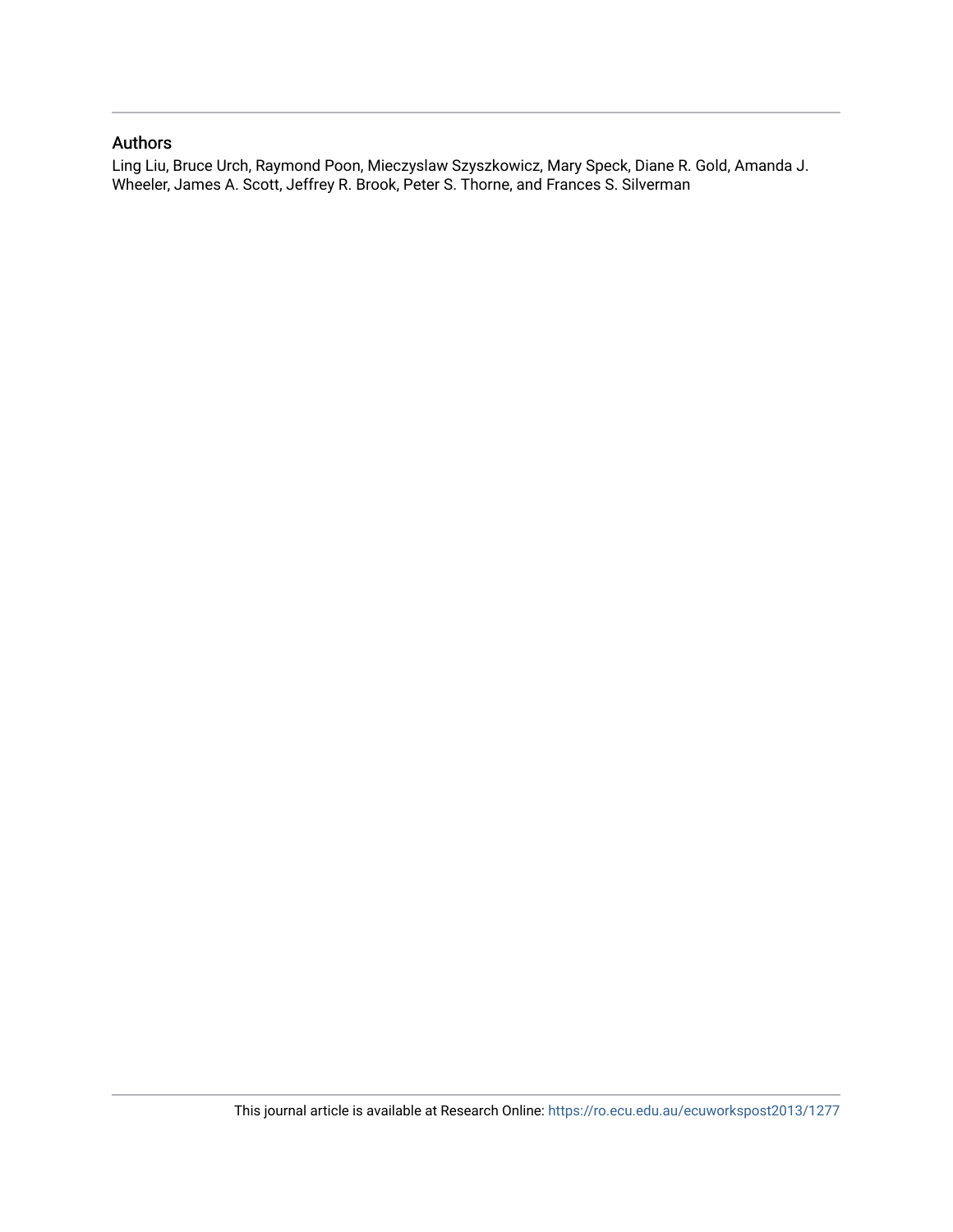# **Effects of Ambient Coarse, Fine, and Ultrafine Particles and Their Biological Constituents on Systemic Biomarkers: A Controlled Human Exposure Study**

*Ling Liu,1 Bruce Urch,2,3 Raymond Poon,1 Mieczyslaw Szyszkowicz,1 Mary Speck,2,4 Diane R. Gold,5 Amanda J. Wheeler,1,6 James A. Scott,7 Jeffrey R. Brook,7,8 Peter S. Thorne,9 and Frances S. Silverman2,3,4,7*

<sup>1</sup>Healthy Environments and Consumer Safety Branch, Health Canada, Ottawa, Ontario, Canada; <sup>2</sup>Gage Occupational and Environmental Health Unit, Department of Medicine, Faculty of Medicine, University of Toronto, Toronto, Ontario, Canada; <sup>3</sup>Southern Ontario Centre for Atmospheric Aerosol Research (SOCAAR), Toronto, Ontario, Canada; 4Li Ka Shing Knowledge Institute, St. Michael's Hospital, Toronto, Ontario, Canada; <sup>5</sup>Channing Laboratory, Brigham and Women's Hospital, Harvard Medical School, Boston, Massachusetts, USA; <sup>6</sup>Centre for Ecosystem Management, School of Natural Science, Edith Cowan University, Joondalup, Western Australia, Australia; 7Dalla Lana School of Public Health, University of Toronto, Toronto, Ontario, Canada; <sup>8</sup>Environment Canada, Toronto, Ontario, Canada; <sup>9</sup>Department of Occupational and Environmental Health, University of Iowa, Iowa City, Iowa, USA

**Background: Ambient coarse, fine, and ultrafine particles have been associated with mortality and morbidity. Few studies have compared how various particle size fractions affect systemic biomarkers.**

**Objectives: We examined changes of blood and urinary biomarkers following exposures to three particle sizes.**

**Methods: Fifty healthy nonsmoking volunteers, mean age of 28 years, were exposed to coarse (2.5–10 μm; mean, 213 μg/m3) and fine (0.15–2.5 μm; mean, 238 μg/m3) concentrated ambient particles (CAPs), and filtered ambient and/or medical air. Twenty-five participants were exposed to ultrafine CAP ( < 0.3 μm; mean, 136 μg/m3) and filtered medical air. Exposures lasted 130 min, separated by ≥ 2 weeks. Blood/urine samples were collected preexposure and 1 hr and 21 hr postexposure to determine blood interleukin-6 and C-reactive protein (inflammation), endothelin-1 and vascular endothelial growth factor (VEGF; vascular mediators), and malondialdehyde (lipid peroxidation); as well as urinary VEGF, 8-hydroxy-deoxy-guanosine (DNA oxidation), and malondialdehyde. Mixed-model regressions assessed pre- and postexposure differences.**

**Results: One hour postexposure, for every 100-μg/m3 increase, coarse CAP was associated with increased blood VEGF (2.41 pg/mL; 95% CI: 0.41, 4.40) in models adjusted for O3, fine CAP with increased urinary malondialdehyde in single- (0.31 nmol/mg creatinine; 95% CI: 0.02, 0.60) and two-pollutant models, and ultrafine CAP with increased urinary 8-hydroxydeoxyguanosine in single- (0.69 ng/mg creatinine; 95% CI: 0.09, 1.29) and two-pollutant models, lasting < 21 hr. Endotoxin was significantly associated with biomarker changes similar to those found with CAPs.**

**Conclusions: Ambient particles with various sizes/constituents may influence systemic biomarkers differently. Endotoxin in ambient particles may contribute to vascular mediator changes and oxidative stress.**

**Citation: Liu L, Urch B, Poon R, Szyszkowicz M, Speck M, Gold DR, Wheeler AJ, Scott JA, Brook JR, Thorne PS, Silverman FS. 2015. Effects of ambient coarse, fine, and ultrafine particles and their biological constituents on systemic biomarkers: a controlled human exposure study. Environ Health Perspect 123:534–540; http://dx.doi.org/10.1289/ehp.1408387**

### **Introduction**

Urban particulate matter (PM) in ambient air is a complex mixture of various sizes of particles, and is generally categorized into coarse [mass median aerodynamic diameter (MMAD) 2.5–10  $\mu$ m; PM<sub>10–2.5</sub>], fine (MMAD  $\leq$  2.5 µm; PM<sub>2.5</sub>), and ultrafine (MMAD  $\leq 0.1$  µm) particles. In urban centers, sources of PM<sub>2.5</sub> and ultrafine particles typically originate from mobile and industrial fossil fuel combustion, whereas  $PM_{10-2.5}$  often originates from dust and soil as well as mechanical abrasive processes from industrial and transportation sectors (HEI Review Panel on Ultrafine Particles 2013). Coarse PM often contains bacterial constituents (Schins et al. 2004). The adverse health effects of PM2.5 in ambient air on population mortality and hospital admissions have been extensively studied and reviewed (World Health Organization 2013). Many changes in lung and cardiovascular physiology (Liu et al. 2009a; Pope et al. 2004) and biological mediators in blood (Chuang

et al. 2007; Delfino et al. 2009; Rückerl et al. 2007) have also been observed on high  $PM_{2.5}$ concentration days in epidemiological studies.

Recent studies have reported the mortality and morbidity effects of  $\text{PM}_{10-2.5}$  (Stafoggia et al. 2013; Zanobetti and Schwartz 2009) and ultrafine particles (HEI Review Panel on Ultrafine Particles 2013). Relative to fine PM, few studies have documented the associations between exposure to  $PM_{10-2.5}$  or ultrafine particles and airway inflammation and systemic outcomes in epidemiological studies (Lipsett et al. 2006; Pekkanen et al. 2002) or controlled human exposure studies (Behbod et al. 2013; Brook et al. 2013; Graff et al. 2009; Samet et al. 2009). Few studies have compared how these ambient particle size fractions affect systemic inflammation and oxidative stress in the human body. A toxicological study has shown that on a comparative mass basis, coarse, fine, and ultrafine PM affected murine lungs and hearts in a different manner, with coarse PM more

potently influencing airway inflammation and ultrafine particles more potently influencing cardiac function (Cho et al. 2009). Samet et al. (2007) summarized findings from their controlled human exposure studies: Exposures to concentrated ambient  $PM_{2.5}$ and  $PM_{10-2.5}$  were associated with increased airway inflammation and a trend of increased blood coagulation markers such as fibrinogen and plasminogen, but exposure to ultrafine particles had no such effects.

Endotoxin is a major constituent of the outer membrane of the cell wall of gramnegative bacteria, and in blood triggers the signaling cascade for macrophage/endothelial cells to secrete proinflammatory cytokines (Copeland et al. 2005).  $β-1,3-p-glucan$ (glucan) comes from the cell wall of fungi and plants, and is known to be a modulator of immune system function (Fogelmark et al. 1994). Although endotoxin and glucan in indoor dust have been associated with respiratory illness in children (Dales et al. 2006; Douwes et al. 2000), little is known about the adverse health effects of these biological constituents in outdoor PM.

Address correspondence to L. Liu, Health Canada, A.L. 1907A, 200 Eglantine Driveway, Ottawa, Ontario, Canada K1A 0K9. Telephone: (613) 410- 2502. E-mail: ling.liu@hc-sc.gc.ca

Supplemental Material is available online (http:// dx.doi.org/10.1289/ehp.1408387).

We thank the staff at the Gage for their technical work on controlled exposures and M. Rigden and K.L. Ku at Health Canada for their work on biomarkers.

The study was funded by Health Canada's Clean Air Regulatory Agenda, the U.S. Environmental Protection Agency (RD-83241601), Environment Canada, and AllerGen NCE Inc. Infrastructure for concentrated ambient particle exposure facility was provided by SOCAAR (the Southern Ontario Centre for Atmospheric Aerosol Research) through funding from the Canada Foundation for Innovation.

The contents of this publication are solely the responsibility of the grantee and do not necessarily represent the official views of the funding agencies. The funding agencies do not endorse the purchase of any commercial products or services mentioned in the publication.

The authors declare they have no actual or potential competing financial interests.

Received: 7 March 2014; Accepted: 14 January 2015; Advance Publication: 16 January 2015; Final Publication: 1 June 2015.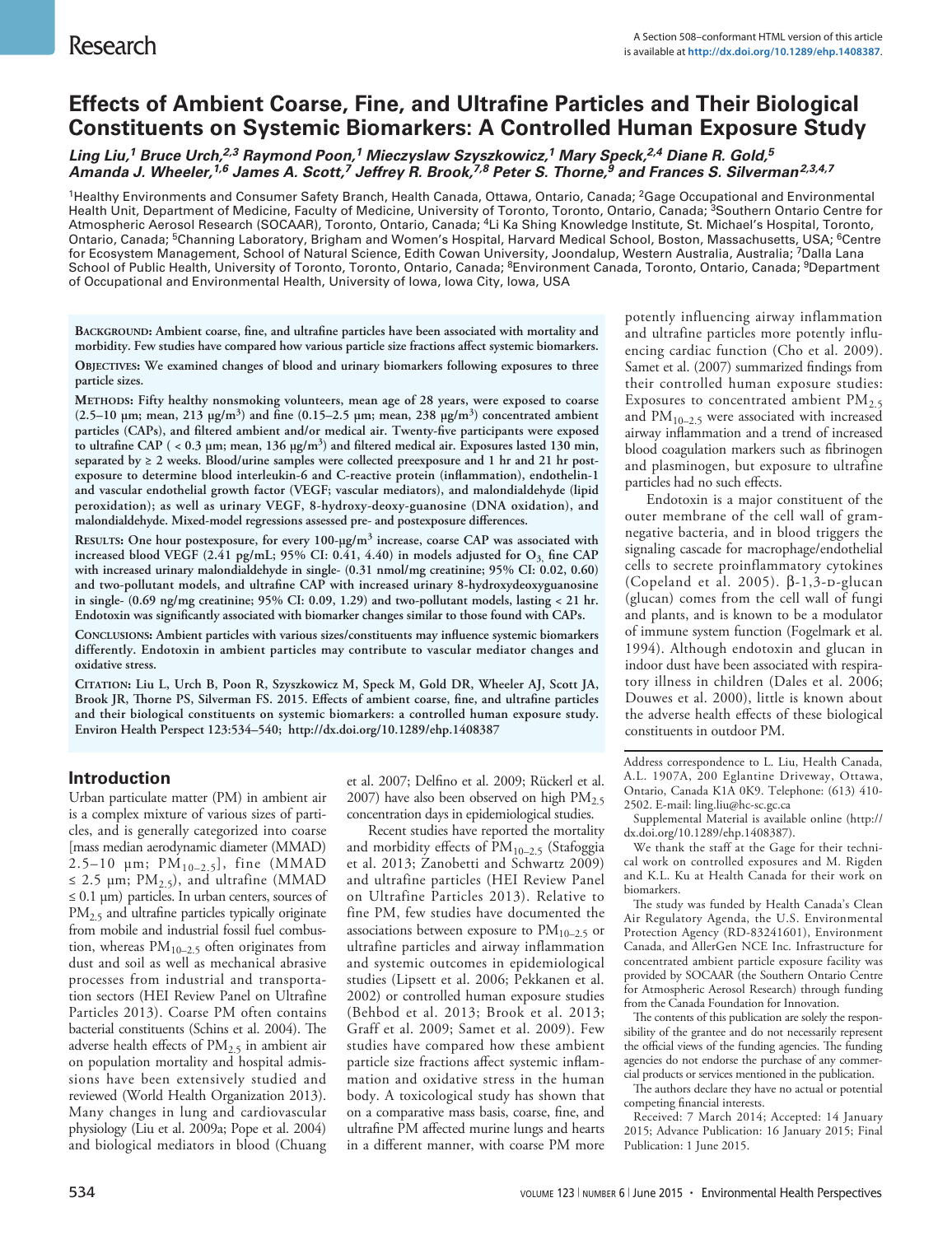In this study, we hypothesized that *a*) a short-term exposure to concentrated ambient coarse, fine, or ultrafine PM would be associated with increased systemic inflammation, oxidative stress, and changes in mediators of vascular function in healthy individuals, detectable through biomarkers; and *b*) primary biological material in these particles might play a role in concentrated ambient particle (CAP)–related systemic effects.

#### **Materials and Methods**

*Study participants*. The study design was a single-blind randomized crossover trial. We recruited participants through advertising on a local university campus. Participants were nonsmokers, 18–60 years of age, without history of coronary artery disease, myocardial infarction, peripheral vascular disease, angina, heart failure, hypertension, or diabetes mellitus. All participants were free of lipid abnormalities and respiratory tract infections. We excluded participants with baseline spirometry < 75% of predicted normal values (forced vital capacity and forced expiratory 1-sec volume), having clinically significant abnormalities in their resting electrocardiogram, or being pregnant or breastfeeding. All participants provided informed written consent prior to participating in the study. The Research Ethics Boards of Health Canada, St. Michael's Hospital, and the University of Toronto approved the study protocol.

*Exposure facility*. Details of the coarse, fine, and ultrafine particle concentrator facility were described elsewhere (Rastogi et al. 2012). The controlled exposures to CAPs drew air from breathing height adjacent to a downtown street in Toronto, Canada. We used the Harvard Ambient Fine and Coarse Particle Concentrators (Harvard School of Public Health) and an enclosed temperaturecontrolled exposure chamber for the study participants. Ambient aerosols were drawn through a size-selective inlet where particles >10 μm were removed. The fine PM concentrator delivered CAP 0.15–2.5 μm in MMAD (fine CAP), and the coarse PM concentrator delivered CAP 2.5–10 μm in MMAD (coarse CAP). Particle-free filtered ambient air (FA) was used as a control by inserting a highefficiency particulate absorption (HEPA) filter inline downstream of the particle concentrator. For the study on coarse and fine CAPs, we enrolled 50 participants. Early in the study, we observed a pattern of similar postexposure changes in outcome measures (for example, blood pressure and blood neutrophils) for FA and CAP exposures. We hypothesized that ambient gaseous pollutants may have contributed to the FA responses. To explore this possibility, for another exposure to 41 participants, we added HEPA-filtered cylinder medical air that was particle- and ambient gas–free. The

study for the coarse and fine CAPs included up to five exposures for each participant when he or she was available: two exposures to coarse CAP, and one exposure to fine CAP, HEPAfiltered ambient air, and/or filtered medical air.

In the airstream of the ultrafine particle concentrator, particles > 0.3 μm were removed by inertial impaction to deliver a concentrated ultrafine aerosol to the participant. For the study on ultrafine CAP, we used the HEPAfiltered medical air as control. Twenty-five participants completed the ultrafine CAP study, 20 of whom also participated in the coarse and fine CAP study.

The exposure air stream was delivered directly to the participant who was seated at rest and breathing freely via an "oxygen type" face mask covering his/her nose and mouth. Each exposure lasted 130 min. PM in the airstream was collected on a filter during the 130-min exposure, and gravimetric determinations of mass concentrations reported. Between exposures there was a washout period of  $\geq 2$  weeks.

*Gaseous pollutant monitoring*. We measured concentrations of gaseous pollutants in the exposure facility in the airstream delivered to the participant. Gases measured included sulfur dioxide  $(SO<sub>2</sub>,$  fluorescent; Monitor Labs model 8850), ozone  $(O_3,$  ultraviolet photometric; Dasibi model 1008RS), nitrogen dioxide (NO<sub>2</sub>, chemiluminescent; Monitor Labs model 8840), and carbon monoxide (CO, infrared; Thermo Electron Instruments model 49). We reported the mean of the 15-sec averages for the 130-min exposure period.

*Measurement of endotoxin and glucan*. Detailed methods for the measurements of endotoxin and glucan were previously described (Behbod et al. 2013). Endotoxin and glucan were collected on polycarbonate membrane filters during exposures to CAPs and filtered ambient air (but not filtered medical air). Natural log transformation was performed on endotoxin and glucan concentrations [ln(value+1)] to obtain a normal distribution of the data.

*Measurement of biomarkers in blood and urine*. We collected urine and venous blood samples (20 mL) before and at 1 hr and 21 hr after each exposure. Upon participants' arrival for the first exposure, their preexposure blood and urine samples were used to determine baseline values. We measured their height and weight and calculated body mass index (BMI) using the standard procedures.

**Blood tests.** We obtained fasting blood samples by venipuncture and stored plasma at –70°C. High sensitivity C-reactive protein (CRP) was analyzed using ELISA kit from Alpco Laboratory Products Company (Salem, NH, USA); interleukin-6 (IL-6), endothelin-1 (ET-1), and vascular endothelial growth factor

(VEGF) were analyzed using ELISA kits from R&D Systems (Minneapolis, MN, USA). Malondialdehyde (MDA) was measured using high-performance liquid chromatography (HPLC) with an Agilent 1200 series system (Agilent Technologies, Mississauga, Ontario, Canada).

**Urine tests.** We collected and stored urine samples at –20°C. Urine samples were clarified by centrifugation (5,000 rpm, 5 min in an Eppendorf 5804 centrifuge) before analyses. VEGF and 8-hydroxydeoxyguanosine (8-OHdG) were measured using ELISA kits (8-OHdG kit; Cosmo Bio USA, Carlsbad, CA, USA). HPLC analysis was used to measure urinary MDA. Creatinine concentrations were measured using a CREA kit (Roche Diagnostics, Laval, Quebec, Canada) to normalize urinary biomarker concentrations.

*Statistical analysis*. We tested statistically significant differences in concentrations of endotoxin, glucan, and gases among exposure scenarios using Kruskal–Wallis one-way analysis of variance (ANOVA), followed by Dunn's test of pairwise multiple comparisons. We tested correlations between total mass concentrations of CAPs, gaseous pollutants, and endotoxin and glucan concentrations using the nonparametric Spearman rank order correlation. We subtracted preexposure biomarker values from 1-hr and 21-hr postexposure values to adjust for the participant's day-to-day variations in factors such as daily diet and exposure to ambient pollutants and environmental tobacco smoke that may also contribute to variations in systemic biomarker levels.

We used mixed-effects linear regression models (restricted maximum likelihood estimation) to analyze *a*) the associations between biomarkers and particle concentrations measured in the airstreams; and *b*) the associations between biomarkers and concentrations of endotoxin or glucan collected during exposures. Mixed models accounted for the repeated measures, assuming random participant intercepts and random slopes. We used an autoregressive model of order-one to adjust for serial autocorrelation. The statistical software used was S-PLUS® version 6.2 (TIBCO Software Inc., Palo Alto, CA, USA). Age, sex (binary variable, male = 1), BMI, and season [binary variable, warm season (May– October) = 1] were included in all models. Because temperature was controlled and relative humidity was constant in the testing facility, we did not adjust for them in the models. Endotoxin and glucan were considered part of the particle constituents, and their concentrations were correlated with coarse and fine CAP concentrations (see "Results"). To avoid multicollinearity, we did not include them as covariates in any models with CAPs.

Because gaseous pollutant concentrations varied among exposure scenarios and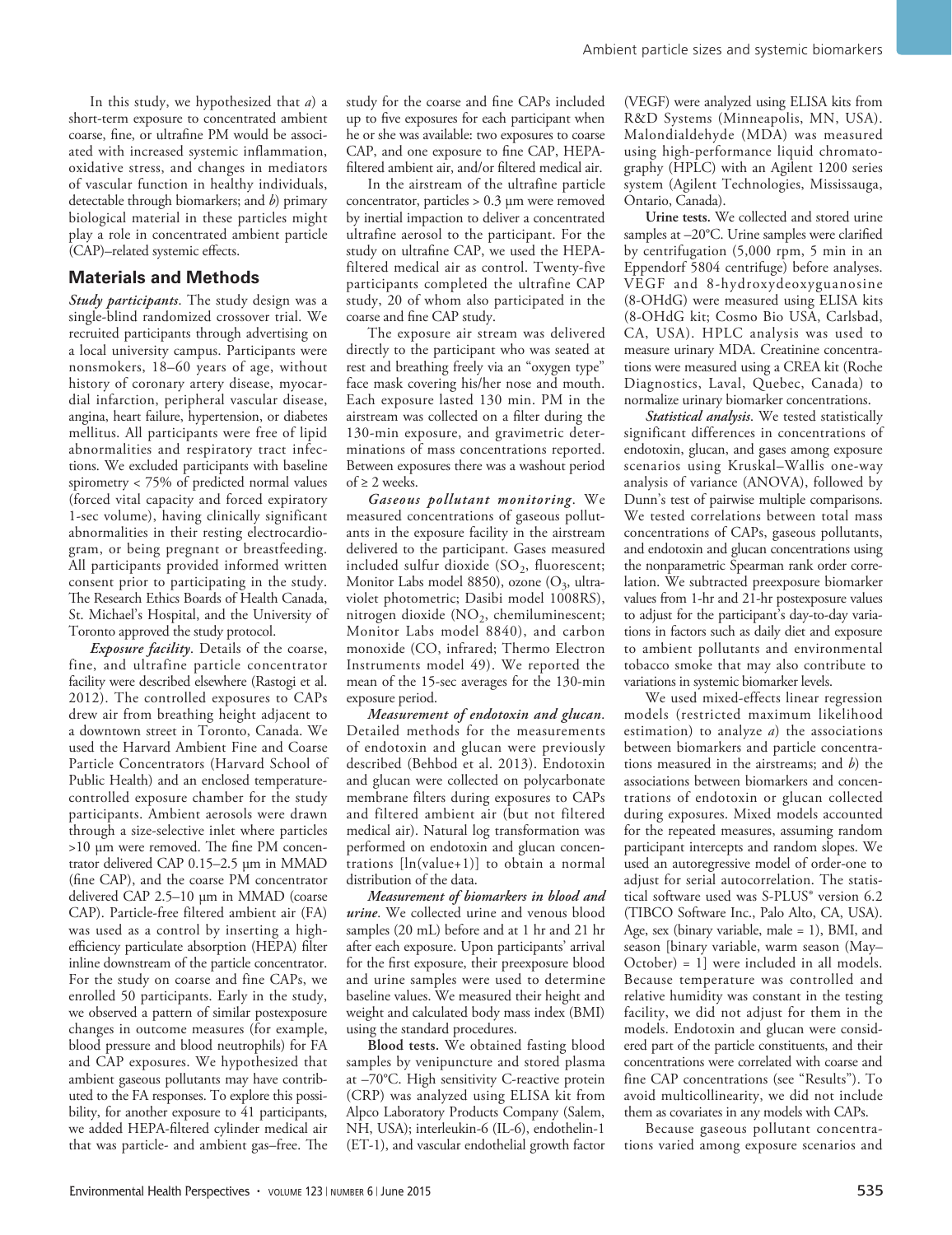might affect systemic biomarker levels, for a sensitivity analysis we included gaseous pollutants in the airstream as a covariate in two-pollutant models.

Regression results were expressed as mean change in biomarker concentrations [95% confidence interval (CI)]. A two-tailed value of  $p \leq 0.05$  was considered statistically significant.

#### **Results**

For the study on coarse and fine CAPs, we recruited in total 58 subjects. Eight subjects withdrew from the study, one due to high blood pressure, another due to high blood cholesterol level, and six due to time conflicts. For the ultrafine CAP study, five additional subjects were enrolled to make the total sample size of 25 subjects. In total, 55 female and male participants were enrolled. For the characteristics of the cohort, see Supplemental Material,Table S1.

Table 1 presents air pollutant concentrations in the exposure airstreams of CAP, filtered ambient, and filtered medical air delivered to the participants. The temperature and relative humidity were stable (mean ± SD = 24.0°C ± 1.2°C and 25.0% ± 12.4%, respectively). Gaseous pollutant concentrations in filtered ambient air were not significantly different from those in coarse and fine CAPs. O3, NO2, and CO concentrations in filtered medical air were significantly lower than in the CAPs exposure air.

Endotoxin and glucan concentrations in coarse and fine CAPs were similar, but significantly higher than in filtered ambient air. The endotoxin and glucan levels in filtered medical air were nondetectable. Endotoxin and glucan concentrations were measured during six ultrafine CAP exposures. Ultrafine CAP appears to contain the lowest concentrations of endotoxin and glucan among the three particle size fractions. Mass concentrations of coarse and fine CAPs were relatively strongly correlated with endotoxin and glucan levels (*r* = 0.75 and 0.76 for endotoxin and glucan in coarse CAP, respectively,  $p < 0.001$ ;  $r = 0.59$  and 0.67 for endotoxin and glucan in fine CAP, respectively,  $p < 0.001$ ). Correlations between coarse and fine CAP mass concentrations and gas concentrations measured in the airstream were weak (*r-*values ranging from –0.25 for correlations between coarse CAP and CO to 0.39 for correlations between coarse CAP and  $NO<sub>2</sub>$ , *p* < 0.01; *r-*values for fine CAP verses gases were also within this range).

Table 2 presents the regression results for changes in blood biomarker concentrations per  $100$ -μg/m<sup>3</sup> increase in CAP mass concentrations. Exposure to coarse CAP was associated with increased VEGF at 1 hr postexposure in two-pollutant models. Adding gases in the models as a covariate strengthened the associations between coarse CAP and

VEGF resulting in larger magnitude of effect estimates and smaller *p*-values, suggesting that gases may have moderately confounded the results for coarse CAP; without adjusting for gases in models, the association with coarse CAP might be underestimated. Exposure to coarse CAP was not significantly associated with IL-6, CRP, ET-1, and MDA. Exposure to fine CAP was not consistently associated with any of the blood biomarkers, and ultrafine CAP appears to be negatively associated with VEGF at 21 hr postexposure in singleand two-pollutant models.

Figure 1 presents the associations between endotoxin in CAPs and biomarker concentrations in blood. Endotoxin in coarse CAP was significantly associated with increased VEGF at 1 hr postexposure. Endotoxin was not associated with other blood biomarkers. Glucan was not associated with any of the blood biomarkers (see Supplemental Material, Table S2).

Table 3 shows the regression results for changes in urinary biomarkers per 100-μg/m3 increase in CAP mass concentrations. Exposures to coarse and ultrafine CAPs were

|  |  |  |  |  |  |  |  | Table 1. Pollutant concentrations in the exposure airstream. |
|--|--|--|--|--|--|--|--|--------------------------------------------------------------|
|--|--|--|--|--|--|--|--|--------------------------------------------------------------|

| Study of coarse and fine CAPs<br>Filtered ambient air<br>PM $(\mu q/m^3)$<br>29<br>$-0.4 \pm 13.5$<br>29<br>$0.5 \pm 0.3$<br>Endotoxin $[ln(np/m^3)]$<br>$\beta$ -Glucan [ln(pg/m <sup>3</sup> )]<br>29<br>$7.1 \pm 1.9$<br>28<br>$SO2$ (ppb)<br>$1.5 \pm 1.7$<br>29<br>$12.6 \pm 7.3***$<br>$O_3$ (ppb)<br>26<br>$20.8 \pm 12.2$ **<br>$NO2$ (ppb)<br>29<br>$0.3 \pm 0.1$ **<br>CO (ppm)<br>Filtered medical air<br>PM $(\mu q/m^3)$<br>41<br>$2.0 \pm 8.8$<br>Endotoxin $[ln(ng/m^3)]$<br><b>ND</b><br><b>ND</b><br><b>ND</b><br>$\beta$ -Glucan [ln(pg/m <sup>3</sup> )]<br><b>ND</b><br>$SO2$ (ppb)<br>41<br>$1.1 \pm 1.0$<br>$O_3$ (ppb)<br>41<br>$1.0 \pm 2.1$<br>41<br>$NO2$ (ppb)<br>$1.2 \pm 4.6$<br>40<br>$CO$ (ppm)<br>$0.5 \pm 0.2$<br>Coarse CAP<br>PM ( $\mu$ g/m <sup>3</sup> )<br>76<br>$212.9 \pm 52.0$<br>Endotoxin [In(ng/m <sup>3</sup> )]<br>74<br>$2.0 \pm 1.1*$<br>61<br>$\beta$ -Glucan [ln(pg/m <sup>3</sup> )]<br>$10.5 \pm 2.3*$<br>75<br>$2.5 \pm 2.8***$<br>$SO2$ (ppb)<br>76<br>$13.2 \pm 7.2$ **<br>$O_3$ (ppb)<br>68<br>$NO2$ (ppb)<br>$19.5 \pm 9.6***$<br>CO (ppm)<br>75<br>$0.3 \pm 0.1$ **<br>Fine CAP<br>PM ( $\mu$ g/m <sup>3</sup> )<br>29<br>$238.4 \pm 62.0$<br>Endotoxin $[ln(nq/m^3)]$<br>28<br>$2.0 \pm 0.6*$<br>25<br>$\beta$ -Glucan [ln(pg/m <sup>3</sup> )]<br>$9.3 \pm 1.1*$<br>28<br>$SO2$ (ppb)<br>$1.5 \pm 1.2$<br>$11.2 \pm 6.7$ **<br>$O_3$ (ppb)<br>29<br>26<br>$17.4 \pm 8.6$ **<br>$NO2$ (ppb)<br>28<br>$CO$ (ppm)<br>$0.3 \pm 0.1$ **<br>Study of ultrafine CAP<br>Filtered medical air<br>25<br>PM $(\mu q/m^3)$<br>$8.8 \pm 21.1$<br>Particle number (count/cm <sup>3</sup> )<br>25<br>$16,405 \pm 53,152$<br>Endotoxin $[ln(nq/m^3)]$<br>ND<br><b>ND</b><br><b>ND</b><br><b>ND</b><br>$\beta$ -Glucan [ln(pg/m <sup>3</sup> )]<br>25<br>$1.6 \pm 1.2$<br>$SO2$ (ppb)<br>$O_3$ (ppb)<br>25<br>$1.0 \pm 1.6$<br>25<br>$3.5 \pm 6.8$<br>$NO2$ (ppb)<br>25<br>CO (ppm)<br>$0.5 \pm 0.2$<br><b>Ultrafine CAP</b><br>PM $(\mu q/m^3)$<br>25<br>$135.8 \pm 67.2$ **<br>Particle number (count/cm <sup>3</sup> )<br>25<br>227,767 ± 63,902**<br>Endotoxin $[ln(ng/m^3)]$<br>6<br>$0.12 \pm 0.01$<br>6<br>$\beta$ -Glucan [ln(pg/m <sup>3</sup> )]<br>$9.0 \pm 1.3$<br>25<br>$2.5 \pm 1.5***$<br>$SO2$ (ppb)<br>25<br>$O_3$ (ppb)<br>$5.1 \pm 6.2$ **<br>$12.1 \pm 8.4***$<br>25<br>$NO2$ (ppb) | Exposure/pollutant | $\eta$ | Mean $\pm$ SD    |
|-----------------------------------------------------------------------------------------------------------------------------------------------------------------------------------------------------------------------------------------------------------------------------------------------------------------------------------------------------------------------------------------------------------------------------------------------------------------------------------------------------------------------------------------------------------------------------------------------------------------------------------------------------------------------------------------------------------------------------------------------------------------------------------------------------------------------------------------------------------------------------------------------------------------------------------------------------------------------------------------------------------------------------------------------------------------------------------------------------------------------------------------------------------------------------------------------------------------------------------------------------------------------------------------------------------------------------------------------------------------------------------------------------------------------------------------------------------------------------------------------------------------------------------------------------------------------------------------------------------------------------------------------------------------------------------------------------------------------------------------------------------------------------------------------------------------------------------------------------------------------------------------------------------------------------------------------------------------------------------------------------------------------------------------------------------------------------------------------------------------------------------------------------------------------------------------------------------------------------------------------------------------------------------------------------------------------------------------------------|--------------------|--------|------------------|
|                                                                                                                                                                                                                                                                                                                                                                                                                                                                                                                                                                                                                                                                                                                                                                                                                                                                                                                                                                                                                                                                                                                                                                                                                                                                                                                                                                                                                                                                                                                                                                                                                                                                                                                                                                                                                                                                                                                                                                                                                                                                                                                                                                                                                                                                                                                                                     |                    |        |                  |
|                                                                                                                                                                                                                                                                                                                                                                                                                                                                                                                                                                                                                                                                                                                                                                                                                                                                                                                                                                                                                                                                                                                                                                                                                                                                                                                                                                                                                                                                                                                                                                                                                                                                                                                                                                                                                                                                                                                                                                                                                                                                                                                                                                                                                                                                                                                                                     |                    |        |                  |
|                                                                                                                                                                                                                                                                                                                                                                                                                                                                                                                                                                                                                                                                                                                                                                                                                                                                                                                                                                                                                                                                                                                                                                                                                                                                                                                                                                                                                                                                                                                                                                                                                                                                                                                                                                                                                                                                                                                                                                                                                                                                                                                                                                                                                                                                                                                                                     |                    |        |                  |
|                                                                                                                                                                                                                                                                                                                                                                                                                                                                                                                                                                                                                                                                                                                                                                                                                                                                                                                                                                                                                                                                                                                                                                                                                                                                                                                                                                                                                                                                                                                                                                                                                                                                                                                                                                                                                                                                                                                                                                                                                                                                                                                                                                                                                                                                                                                                                     |                    |        |                  |
|                                                                                                                                                                                                                                                                                                                                                                                                                                                                                                                                                                                                                                                                                                                                                                                                                                                                                                                                                                                                                                                                                                                                                                                                                                                                                                                                                                                                                                                                                                                                                                                                                                                                                                                                                                                                                                                                                                                                                                                                                                                                                                                                                                                                                                                                                                                                                     |                    |        |                  |
|                                                                                                                                                                                                                                                                                                                                                                                                                                                                                                                                                                                                                                                                                                                                                                                                                                                                                                                                                                                                                                                                                                                                                                                                                                                                                                                                                                                                                                                                                                                                                                                                                                                                                                                                                                                                                                                                                                                                                                                                                                                                                                                                                                                                                                                                                                                                                     |                    |        |                  |
|                                                                                                                                                                                                                                                                                                                                                                                                                                                                                                                                                                                                                                                                                                                                                                                                                                                                                                                                                                                                                                                                                                                                                                                                                                                                                                                                                                                                                                                                                                                                                                                                                                                                                                                                                                                                                                                                                                                                                                                                                                                                                                                                                                                                                                                                                                                                                     |                    |        |                  |
|                                                                                                                                                                                                                                                                                                                                                                                                                                                                                                                                                                                                                                                                                                                                                                                                                                                                                                                                                                                                                                                                                                                                                                                                                                                                                                                                                                                                                                                                                                                                                                                                                                                                                                                                                                                                                                                                                                                                                                                                                                                                                                                                                                                                                                                                                                                                                     |                    |        |                  |
|                                                                                                                                                                                                                                                                                                                                                                                                                                                                                                                                                                                                                                                                                                                                                                                                                                                                                                                                                                                                                                                                                                                                                                                                                                                                                                                                                                                                                                                                                                                                                                                                                                                                                                                                                                                                                                                                                                                                                                                                                                                                                                                                                                                                                                                                                                                                                     |                    |        |                  |
|                                                                                                                                                                                                                                                                                                                                                                                                                                                                                                                                                                                                                                                                                                                                                                                                                                                                                                                                                                                                                                                                                                                                                                                                                                                                                                                                                                                                                                                                                                                                                                                                                                                                                                                                                                                                                                                                                                                                                                                                                                                                                                                                                                                                                                                                                                                                                     |                    |        |                  |
|                                                                                                                                                                                                                                                                                                                                                                                                                                                                                                                                                                                                                                                                                                                                                                                                                                                                                                                                                                                                                                                                                                                                                                                                                                                                                                                                                                                                                                                                                                                                                                                                                                                                                                                                                                                                                                                                                                                                                                                                                                                                                                                                                                                                                                                                                                                                                     |                    |        |                  |
|                                                                                                                                                                                                                                                                                                                                                                                                                                                                                                                                                                                                                                                                                                                                                                                                                                                                                                                                                                                                                                                                                                                                                                                                                                                                                                                                                                                                                                                                                                                                                                                                                                                                                                                                                                                                                                                                                                                                                                                                                                                                                                                                                                                                                                                                                                                                                     |                    |        |                  |
|                                                                                                                                                                                                                                                                                                                                                                                                                                                                                                                                                                                                                                                                                                                                                                                                                                                                                                                                                                                                                                                                                                                                                                                                                                                                                                                                                                                                                                                                                                                                                                                                                                                                                                                                                                                                                                                                                                                                                                                                                                                                                                                                                                                                                                                                                                                                                     |                    |        |                  |
|                                                                                                                                                                                                                                                                                                                                                                                                                                                                                                                                                                                                                                                                                                                                                                                                                                                                                                                                                                                                                                                                                                                                                                                                                                                                                                                                                                                                                                                                                                                                                                                                                                                                                                                                                                                                                                                                                                                                                                                                                                                                                                                                                                                                                                                                                                                                                     |                    |        |                  |
|                                                                                                                                                                                                                                                                                                                                                                                                                                                                                                                                                                                                                                                                                                                                                                                                                                                                                                                                                                                                                                                                                                                                                                                                                                                                                                                                                                                                                                                                                                                                                                                                                                                                                                                                                                                                                                                                                                                                                                                                                                                                                                                                                                                                                                                                                                                                                     |                    |        |                  |
|                                                                                                                                                                                                                                                                                                                                                                                                                                                                                                                                                                                                                                                                                                                                                                                                                                                                                                                                                                                                                                                                                                                                                                                                                                                                                                                                                                                                                                                                                                                                                                                                                                                                                                                                                                                                                                                                                                                                                                                                                                                                                                                                                                                                                                                                                                                                                     |                    |        |                  |
|                                                                                                                                                                                                                                                                                                                                                                                                                                                                                                                                                                                                                                                                                                                                                                                                                                                                                                                                                                                                                                                                                                                                                                                                                                                                                                                                                                                                                                                                                                                                                                                                                                                                                                                                                                                                                                                                                                                                                                                                                                                                                                                                                                                                                                                                                                                                                     |                    |        |                  |
|                                                                                                                                                                                                                                                                                                                                                                                                                                                                                                                                                                                                                                                                                                                                                                                                                                                                                                                                                                                                                                                                                                                                                                                                                                                                                                                                                                                                                                                                                                                                                                                                                                                                                                                                                                                                                                                                                                                                                                                                                                                                                                                                                                                                                                                                                                                                                     |                    |        |                  |
|                                                                                                                                                                                                                                                                                                                                                                                                                                                                                                                                                                                                                                                                                                                                                                                                                                                                                                                                                                                                                                                                                                                                                                                                                                                                                                                                                                                                                                                                                                                                                                                                                                                                                                                                                                                                                                                                                                                                                                                                                                                                                                                                                                                                                                                                                                                                                     |                    |        |                  |
|                                                                                                                                                                                                                                                                                                                                                                                                                                                                                                                                                                                                                                                                                                                                                                                                                                                                                                                                                                                                                                                                                                                                                                                                                                                                                                                                                                                                                                                                                                                                                                                                                                                                                                                                                                                                                                                                                                                                                                                                                                                                                                                                                                                                                                                                                                                                                     |                    |        |                  |
|                                                                                                                                                                                                                                                                                                                                                                                                                                                                                                                                                                                                                                                                                                                                                                                                                                                                                                                                                                                                                                                                                                                                                                                                                                                                                                                                                                                                                                                                                                                                                                                                                                                                                                                                                                                                                                                                                                                                                                                                                                                                                                                                                                                                                                                                                                                                                     |                    |        |                  |
|                                                                                                                                                                                                                                                                                                                                                                                                                                                                                                                                                                                                                                                                                                                                                                                                                                                                                                                                                                                                                                                                                                                                                                                                                                                                                                                                                                                                                                                                                                                                                                                                                                                                                                                                                                                                                                                                                                                                                                                                                                                                                                                                                                                                                                                                                                                                                     |                    |        |                  |
|                                                                                                                                                                                                                                                                                                                                                                                                                                                                                                                                                                                                                                                                                                                                                                                                                                                                                                                                                                                                                                                                                                                                                                                                                                                                                                                                                                                                                                                                                                                                                                                                                                                                                                                                                                                                                                                                                                                                                                                                                                                                                                                                                                                                                                                                                                                                                     |                    |        |                  |
|                                                                                                                                                                                                                                                                                                                                                                                                                                                                                                                                                                                                                                                                                                                                                                                                                                                                                                                                                                                                                                                                                                                                                                                                                                                                                                                                                                                                                                                                                                                                                                                                                                                                                                                                                                                                                                                                                                                                                                                                                                                                                                                                                                                                                                                                                                                                                     |                    |        |                  |
|                                                                                                                                                                                                                                                                                                                                                                                                                                                                                                                                                                                                                                                                                                                                                                                                                                                                                                                                                                                                                                                                                                                                                                                                                                                                                                                                                                                                                                                                                                                                                                                                                                                                                                                                                                                                                                                                                                                                                                                                                                                                                                                                                                                                                                                                                                                                                     |                    |        |                  |
|                                                                                                                                                                                                                                                                                                                                                                                                                                                                                                                                                                                                                                                                                                                                                                                                                                                                                                                                                                                                                                                                                                                                                                                                                                                                                                                                                                                                                                                                                                                                                                                                                                                                                                                                                                                                                                                                                                                                                                                                                                                                                                                                                                                                                                                                                                                                                     |                    |        |                  |
|                                                                                                                                                                                                                                                                                                                                                                                                                                                                                                                                                                                                                                                                                                                                                                                                                                                                                                                                                                                                                                                                                                                                                                                                                                                                                                                                                                                                                                                                                                                                                                                                                                                                                                                                                                                                                                                                                                                                                                                                                                                                                                                                                                                                                                                                                                                                                     |                    |        |                  |
|                                                                                                                                                                                                                                                                                                                                                                                                                                                                                                                                                                                                                                                                                                                                                                                                                                                                                                                                                                                                                                                                                                                                                                                                                                                                                                                                                                                                                                                                                                                                                                                                                                                                                                                                                                                                                                                                                                                                                                                                                                                                                                                                                                                                                                                                                                                                                     |                    |        |                  |
|                                                                                                                                                                                                                                                                                                                                                                                                                                                                                                                                                                                                                                                                                                                                                                                                                                                                                                                                                                                                                                                                                                                                                                                                                                                                                                                                                                                                                                                                                                                                                                                                                                                                                                                                                                                                                                                                                                                                                                                                                                                                                                                                                                                                                                                                                                                                                     |                    |        |                  |
|                                                                                                                                                                                                                                                                                                                                                                                                                                                                                                                                                                                                                                                                                                                                                                                                                                                                                                                                                                                                                                                                                                                                                                                                                                                                                                                                                                                                                                                                                                                                                                                                                                                                                                                                                                                                                                                                                                                                                                                                                                                                                                                                                                                                                                                                                                                                                     |                    |        |                  |
|                                                                                                                                                                                                                                                                                                                                                                                                                                                                                                                                                                                                                                                                                                                                                                                                                                                                                                                                                                                                                                                                                                                                                                                                                                                                                                                                                                                                                                                                                                                                                                                                                                                                                                                                                                                                                                                                                                                                                                                                                                                                                                                                                                                                                                                                                                                                                     |                    |        |                  |
|                                                                                                                                                                                                                                                                                                                                                                                                                                                                                                                                                                                                                                                                                                                                                                                                                                                                                                                                                                                                                                                                                                                                                                                                                                                                                                                                                                                                                                                                                                                                                                                                                                                                                                                                                                                                                                                                                                                                                                                                                                                                                                                                                                                                                                                                                                                                                     |                    |        |                  |
|                                                                                                                                                                                                                                                                                                                                                                                                                                                                                                                                                                                                                                                                                                                                                                                                                                                                                                                                                                                                                                                                                                                                                                                                                                                                                                                                                                                                                                                                                                                                                                                                                                                                                                                                                                                                                                                                                                                                                                                                                                                                                                                                                                                                                                                                                                                                                     |                    |        |                  |
|                                                                                                                                                                                                                                                                                                                                                                                                                                                                                                                                                                                                                                                                                                                                                                                                                                                                                                                                                                                                                                                                                                                                                                                                                                                                                                                                                                                                                                                                                                                                                                                                                                                                                                                                                                                                                                                                                                                                                                                                                                                                                                                                                                                                                                                                                                                                                     |                    |        |                  |
|                                                                                                                                                                                                                                                                                                                                                                                                                                                                                                                                                                                                                                                                                                                                                                                                                                                                                                                                                                                                                                                                                                                                                                                                                                                                                                                                                                                                                                                                                                                                                                                                                                                                                                                                                                                                                                                                                                                                                                                                                                                                                                                                                                                                                                                                                                                                                     |                    |        |                  |
|                                                                                                                                                                                                                                                                                                                                                                                                                                                                                                                                                                                                                                                                                                                                                                                                                                                                                                                                                                                                                                                                                                                                                                                                                                                                                                                                                                                                                                                                                                                                                                                                                                                                                                                                                                                                                                                                                                                                                                                                                                                                                                                                                                                                                                                                                                                                                     |                    |        |                  |
|                                                                                                                                                                                                                                                                                                                                                                                                                                                                                                                                                                                                                                                                                                                                                                                                                                                                                                                                                                                                                                                                                                                                                                                                                                                                                                                                                                                                                                                                                                                                                                                                                                                                                                                                                                                                                                                                                                                                                                                                                                                                                                                                                                                                                                                                                                                                                     |                    |        |                  |
|                                                                                                                                                                                                                                                                                                                                                                                                                                                                                                                                                                                                                                                                                                                                                                                                                                                                                                                                                                                                                                                                                                                                                                                                                                                                                                                                                                                                                                                                                                                                                                                                                                                                                                                                                                                                                                                                                                                                                                                                                                                                                                                                                                                                                                                                                                                                                     |                    |        |                  |
|                                                                                                                                                                                                                                                                                                                                                                                                                                                                                                                                                                                                                                                                                                                                                                                                                                                                                                                                                                                                                                                                                                                                                                                                                                                                                                                                                                                                                                                                                                                                                                                                                                                                                                                                                                                                                                                                                                                                                                                                                                                                                                                                                                                                                                                                                                                                                     |                    |        |                  |
|                                                                                                                                                                                                                                                                                                                                                                                                                                                                                                                                                                                                                                                                                                                                                                                                                                                                                                                                                                                                                                                                                                                                                                                                                                                                                                                                                                                                                                                                                                                                                                                                                                                                                                                                                                                                                                                                                                                                                                                                                                                                                                                                                                                                                                                                                                                                                     |                    |        |                  |
|                                                                                                                                                                                                                                                                                                                                                                                                                                                                                                                                                                                                                                                                                                                                                                                                                                                                                                                                                                                                                                                                                                                                                                                                                                                                                                                                                                                                                                                                                                                                                                                                                                                                                                                                                                                                                                                                                                                                                                                                                                                                                                                                                                                                                                                                                                                                                     |                    |        |                  |
|                                                                                                                                                                                                                                                                                                                                                                                                                                                                                                                                                                                                                                                                                                                                                                                                                                                                                                                                                                                                                                                                                                                                                                                                                                                                                                                                                                                                                                                                                                                                                                                                                                                                                                                                                                                                                                                                                                                                                                                                                                                                                                                                                                                                                                                                                                                                                     |                    |        |                  |
|                                                                                                                                                                                                                                                                                                                                                                                                                                                                                                                                                                                                                                                                                                                                                                                                                                                                                                                                                                                                                                                                                                                                                                                                                                                                                                                                                                                                                                                                                                                                                                                                                                                                                                                                                                                                                                                                                                                                                                                                                                                                                                                                                                                                                                                                                                                                                     |                    |        |                  |
|                                                                                                                                                                                                                                                                                                                                                                                                                                                                                                                                                                                                                                                                                                                                                                                                                                                                                                                                                                                                                                                                                                                                                                                                                                                                                                                                                                                                                                                                                                                                                                                                                                                                                                                                                                                                                                                                                                                                                                                                                                                                                                                                                                                                                                                                                                                                                     |                    |        |                  |
|                                                                                                                                                                                                                                                                                                                                                                                                                                                                                                                                                                                                                                                                                                                                                                                                                                                                                                                                                                                                                                                                                                                                                                                                                                                                                                                                                                                                                                                                                                                                                                                                                                                                                                                                                                                                                                                                                                                                                                                                                                                                                                                                                                                                                                                                                                                                                     |                    |        |                  |
|                                                                                                                                                                                                                                                                                                                                                                                                                                                                                                                                                                                                                                                                                                                                                                                                                                                                                                                                                                                                                                                                                                                                                                                                                                                                                                                                                                                                                                                                                                                                                                                                                                                                                                                                                                                                                                                                                                                                                                                                                                                                                                                                                                                                                                                                                                                                                     |                    |        |                  |
|                                                                                                                                                                                                                                                                                                                                                                                                                                                                                                                                                                                                                                                                                                                                                                                                                                                                                                                                                                                                                                                                                                                                                                                                                                                                                                                                                                                                                                                                                                                                                                                                                                                                                                                                                                                                                                                                                                                                                                                                                                                                                                                                                                                                                                                                                                                                                     | CO (ppm)           | 25     | $0.3 \pm 0.2$ ** |

ND, not detectable.

\*Significantly different from filtered ambient air, *p* < 0.05. \*\*Significantly different from filtered medical air, *p* < 0.05.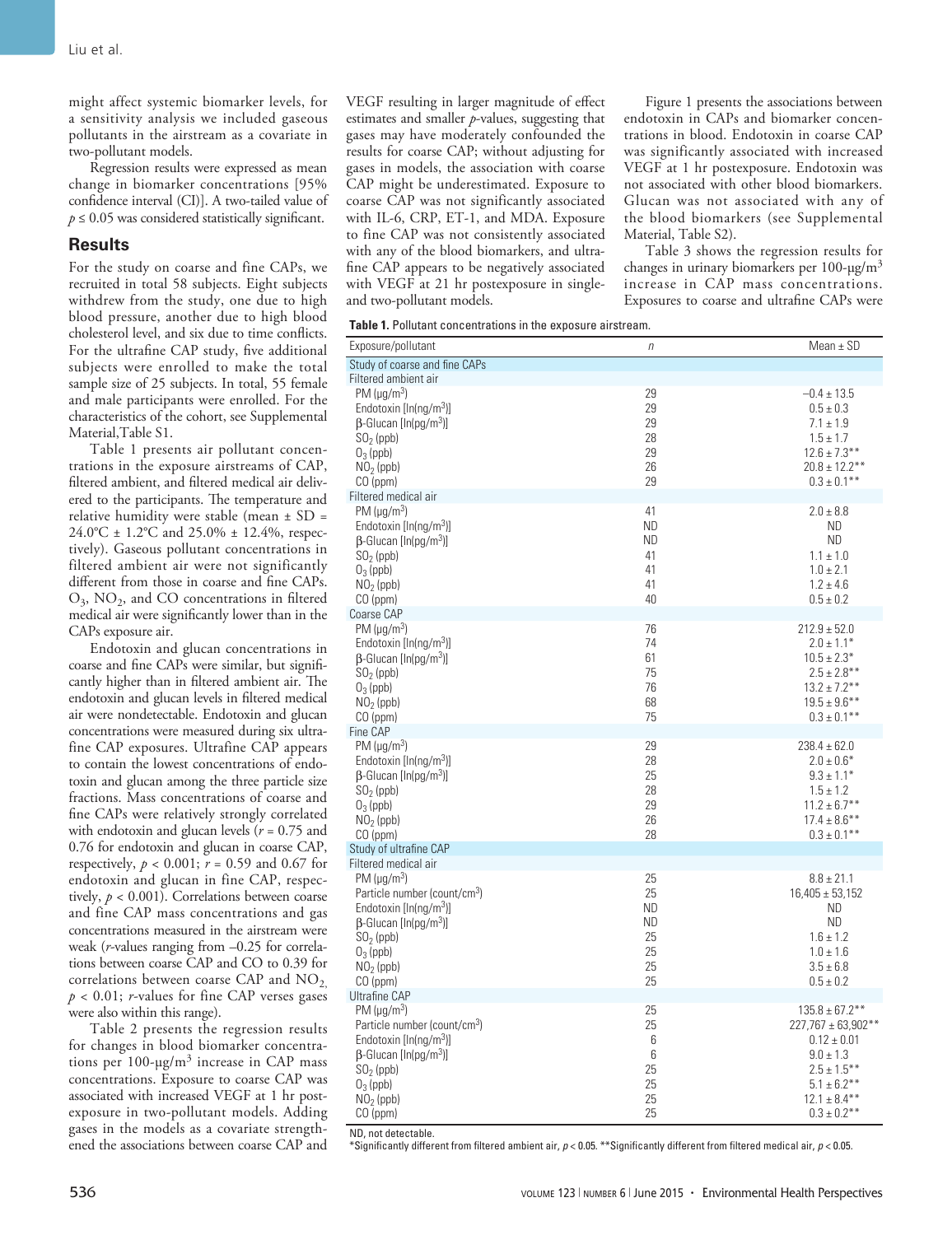associated with increased urinary 8-OHdG at 1 hr postexposure, and exposure to fine CAP was associated with increased MDA at 1 hr and 21 hr postexposure, in single- and two-pollutant models. Fine CAP showed a consistent trend of association with urinary VEGF at 1 hr postexposure in single- and two-pollutant models (*p*-values 0.07–0.10). Adding gases in the models as a covariate moderately strengthened the associations between CAPs and urinary biomarkers by rendering smaller *p*-values, but the magnitude

**Table 2.** Mean changes in blood biomarker concentrations (95% CI) per 100-μg/m<sup>3</sup> increase in CAP mass concentration in single- and two-pollutant models.

|                                                    |                                                                                                                                             | Coarse CAP                                                                                                                          |                                                                                                                                         | Fine CAP                                                                                                                                            | Ultrafine CAP                                                                                                                                  |                                                                                                                                                       |
|----------------------------------------------------|---------------------------------------------------------------------------------------------------------------------------------------------|-------------------------------------------------------------------------------------------------------------------------------------|-----------------------------------------------------------------------------------------------------------------------------------------|-----------------------------------------------------------------------------------------------------------------------------------------------------|------------------------------------------------------------------------------------------------------------------------------------------------|-------------------------------------------------------------------------------------------------------------------------------------------------------|
| Model                                              | 1-hr postexposure                                                                                                                           | 21-hr postexposure                                                                                                                  | 1-hr postexposure                                                                                                                       | 21-hr postexposure                                                                                                                                  | 1-hr postexposure                                                                                                                              | 21-hr postexposure                                                                                                                                    |
| $IL-6$ (pg/mL)                                     |                                                                                                                                             |                                                                                                                                     |                                                                                                                                         |                                                                                                                                                     |                                                                                                                                                |                                                                                                                                                       |
| CAP alone<br>$+ S02$<br>$+03$                      | $0.00 (-0.21, 0.21)$<br>$-0.02$ ( $-0.23$ , 0.20)<br>$-0.02$ ( $-0.23$ , 0.20)                                                              | $-0.05$ $(-0.23, 0.12)$<br>$-0.10$ $(-0.28, 0.09)$<br>$-0.04$ $(-0.23, 0.15)$                                                       | $-0.05$ $(-0.14, 0.04)$<br>$-0.06$ $(-0.15, 0.04)$<br>$-0.05$ $(-0.15, 0.04)$                                                           | $-0.01$ ( $-0.15$ , 0.12)<br>$-0.05$ $(-0.19, 0.10)$<br>$-0.01$ $(-0.16, 0.13)$                                                                     | $-0.02$ ( $-0.52$ , 0.48)<br>$-0.02$ ( $-0.53$ , 0.49)<br>$-0.02$ ( $-0.52$ , 0.49)                                                            | $-0.05$ $(-0.32, 0.23)$<br>$-0.05$ $(-0.33, 0.23)$<br>$-0.01$ $(-0.27, 0.24)$                                                                         |
| $+ NO2$<br>$+$ CO                                  | $0.02 (-0.21, 0.24)$<br>$0.01 (-0.21, 0.22)$                                                                                                | $-0.10$ $(-0.31, 0.10)$<br>$-0.04$ ( $-0.24$ , 0.17)                                                                                | $-0.05$ $(-0.15, 0.05)$<br>$-0.06$ $(-0.16, 0.04)$                                                                                      | $-0.04$ $(-0.19, 0.12)$<br>$-0.02$ ( $-0.17$ , 0.13)                                                                                                | $-0.03$ ( $-0.56$ , 0.49)<br>$0.07$ (-0.44, 0.58)                                                                                              | $-0.06$ $(-0.34, 0.23)$<br>$0.00 (-0.28, 0.29)$                                                                                                       |
| $CRP$ (ng/mL)                                      |                                                                                                                                             |                                                                                                                                     |                                                                                                                                         |                                                                                                                                                     |                                                                                                                                                |                                                                                                                                                       |
| CAP alone<br>$+ S02$<br>$+03$<br>$+ NO2$<br>$+$ CO | $-2.84 (-9.98, 4.31)$<br>$-5.92(-13.58, 1.74)$<br>$-2.17(-10.03, 5.69)$<br>$-0.03$ ( $-8.39$ , 8.33)<br>$-4.37$ ( $-12.00$ , 3.26)          | $-4.12$ ( $-12.73$ , 4.49)<br>$-7.15(-16.39, 2.10)$<br>$-7.78(-17.51, 1.94)$<br>$-9.53$ ( $-19.31$ , 0.26)<br>$-3.49(-12.68, 5.71)$ | $3.73 (-5.10, 12.56)$<br>$2.63 (-6.32, 11.58)$<br>$1.87 (-7.94, 11.68)$<br>$3.06 (-6.55, 12.67)$<br>$2.38 (-7.06, 11.82)$               | $-10.98(-27.71, 5.76)$<br>$-9.40$ ( $-26.69$ , $7.88$ )<br>$-14.07$ ( $-32.37$ , 4.24)<br>$-9.67$ ( $-26.84$ , 7.50)<br>$-15.90$ ( $-35.46$ , 3.66) | $85.0$ (-14.1, 184.2)<br>$-62.7$ ( $-460.2$ , 334.8)<br>$-63.6$ ( $-442.3$ , 315.1)<br>$-137.4 (-521.6, 246.8)$<br>$-43.1$ ( $-447.8$ , 361.6) | $-28.2$ ( $-155.3$ , 98.9)<br>$-76.9$ $(-744.3, 590.5)$<br>$-86.5$ ( $-765.0$ , 592.0)<br>$-43.7$ ( $-742.2$ , 654.8)<br>$-192.5$ ( $-881.8$ , 496.8) |
| $ET-1$ (pg/mL)                                     |                                                                                                                                             |                                                                                                                                     |                                                                                                                                         |                                                                                                                                                     |                                                                                                                                                |                                                                                                                                                       |
| CAP alone<br>$+ S02$<br>$+03$<br>$+ NO2$<br>$+$ CO | $-0.01$ $(-0.06, 0.04)$<br>$-0.02$ ( $-0.07$ , 0.03)<br>$-0.01$ ( $-0.07$ , 0.04)<br>$-0.01$ ( $-0.06$ , 0.04)<br>$-0.01$ ( $-0.07$ , 0.04) | $0.00 (-0.04, 0.05)$<br>$0.01 (-0.04, 0.05)$<br>$0.01 (-0.04, 0.05)$<br>$0.01 (-0.04, 0.06)$<br>$0.00 (-0.04, 0.05)$                | $0.04 (-0.03, 0.10)$<br>$0.03 (-0.04, 0.10)$<br>$0.04 (-0.03, 0.11)$<br>$0.04 (-0.03, 0.11)$<br>$0.05 (-0.02, 0.12)$                    | $0.00 (-0.04, 0.04)$<br>$0.00 (-0.05, 0.04)$<br>$0.00 (-0.05, 0.05)$<br>$0.01$ 9 (-0.03, 0.06)<br>$0.01 (-0.04, 0.05)$                              | $0.08 (-0.20, 0.37)$<br>$0.08 (-0.21, 0.37)$<br>$0.09 (-0.20, 0.38)$<br>$0.11 (-0.19, 0.41)$<br>$0.11 (-0.19, 0.41)$                           | $-0.02$ ( $-0.21$ , 0.17)<br>$-0.02$ ( $-0.21$ , 0.18)<br>$-0.02$ $(-0.22, 0.17)$<br>$0.00 (-0.21, 0.21)$<br>$0.00 (-0.21, 0.20)$                     |
| VEGF (pg/mL)                                       |                                                                                                                                             |                                                                                                                                     |                                                                                                                                         |                                                                                                                                                     |                                                                                                                                                |                                                                                                                                                       |
| CAP alone<br>$+ S02$<br>$+03$<br>$+ NO2$<br>$+ CO$ | $1.45 (-0.37, 3.28)$<br>$1.63$ (-0.27, 3.54)*<br>$2.41(0.41, 4.40)$ **<br>$2.14(0.10, 4.18)$ **<br>$1.64 (-0.27, 3.54)^*$                   | $-0.01$ $(-2.77, 2.75)$<br>$-0.23$ $(-3.08, 2.62)$<br>$1.29(-1.70, 4.28)$<br>$0.65 (-2.71, 4.01)$<br>$1.00$ (-1.22, 3.23)           | $-0.18$ $(-2.58, 2.21)$<br>$-0.04$ $(-2.52, 2.45)$<br>$0.50$ (-1.98, 2.98)<br>$-0.09$ $(-2.71, 2.52)$<br>$0.10 (-2.49, 2.68)$           | $-0.02$ $(-3.57, 3.53)$<br>$0.72$ (-2.98, 4.43)<br>$0.80$ (-2.90, 4.50)<br>$0.91 (-2.86, 4.68)$<br>$0.54 (-2.34, 3.41)$                             | $-2.25(-8.10, 3.60)$<br>$-2.27(-8.20, 3.65)$<br>$-2.31 (-8.22, 3.61)$<br>$-1.69$ ( $-7.97$ , 4.59)<br>$-1.53(-7.48, 4.41)$                     | $-8.38(-17.23, 0.48)^*$<br>$-8.29$ (-17.25, 0.68)*<br>$-8.34$ (-17.34, 0.67) <sup>*</sup><br>$-6.22$ ( $-15.50$ , 3.06)<br>$-0.97$ $(-9.61, 7.67)$    |
| $MDA (\mu M)$                                      |                                                                                                                                             |                                                                                                                                     |                                                                                                                                         |                                                                                                                                                     |                                                                                                                                                |                                                                                                                                                       |
| CAP alone<br>$+ S02$<br>$+03$<br>$+ NO2$<br>$+$ CO | $0.00 (-0.11, 0.12)$<br>$0.00 (-0.12, 0.12)$<br>$0.00 (-0.13, 0.13)$<br>$0.00 (-0.13, 0.13)$<br>$0.00 (-0.12, 0.13)$                        | $-1.93(-4.84, 0.99)$<br>$-1.91(-4.83, 1.01)$<br>$-1.98(-4.91, 0.94)$<br>$-1.95(-4.99, 1.09)$<br>$-2.03$ ( $-4.95$ , 0.89)           | $-0.10$ $(-0.24, 0.05)$<br>$-0.07$ $(-0.21, 0.07)$<br>$-0.09$ $(-0.24, 0.06)$<br>$-0.16$ $(-0.31, -0.01)$ **<br>$-0.07$ $(-0.22, 0.08)$ | $-1.73$ ( $-4.23$ , 0.76)<br>$-1.70$ ( $-4.20$ , 0.81)<br>$-1.73$ ( $-4.25$ , 0.78)<br>$-1.78(-4.38, 0.81)$<br>$-1.86$ ( $-4.42$ , 0.69)            | $0.00 (-0.27, 0.27)$<br>$0.00 (-0.27, 0.28)$<br>$0.00 (-0.27, 0.27)$<br>$-0.02$ ( $-0.31$ , 0.26)<br>$0.03 (-0.25, 0.32)$                      | $-0.04$ $(-0.29, 0.20)$<br>$-0.05$ $(-0.29, 0.20)$<br>$-0.06$ $(-0.29, 0.18)$<br>$-0.13(-0.37, 0.11)$<br>$0.04 (-0.21, 0.28)$                         |

#### \**p* < 0.1. \*\**p* < 0.05.



Figure 1. Mean changes in blood biomarker concentrations (95% CI) per unit [In(ng/m<sup>3</sup>]] increase in endotoxin in coarse or fine CAP. The number of observations was 142–146 and 99 for exposures to endotoxin in coarse and fine CAP, respectively.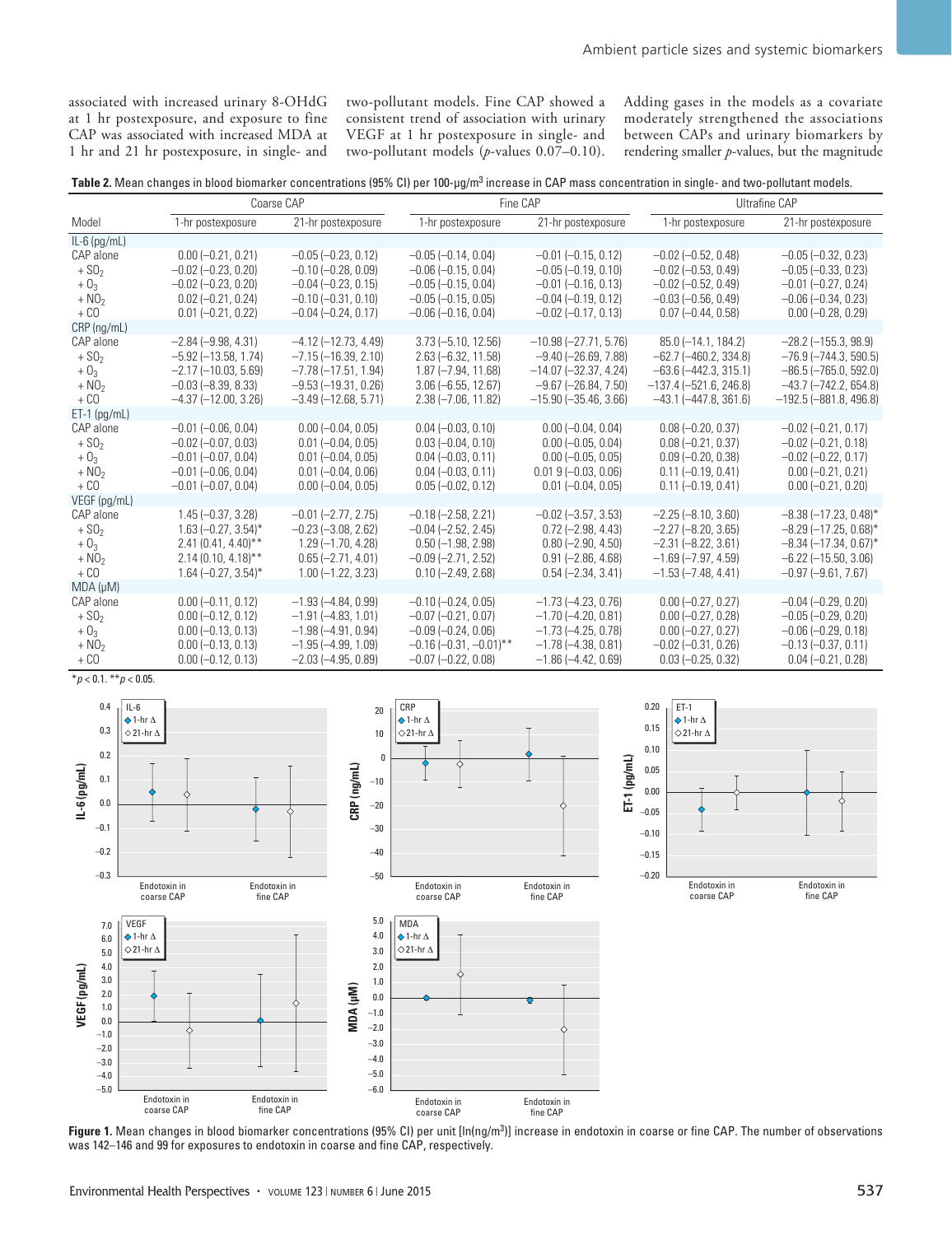of the associations did not change markedly, suggesting that gases may have minor confounding influence over the results for CAPs. Nevertheless, not adjusting for gases might underestimate the strength of the associations. The number count variable for ultrafine CAP yielded similar regression outcomes (see Supplemental Material, Table S3).

Figure 2 shows the associations between endotoxin in CAPs and urinary biomarkers. Endotoxin in coarse and fine CAPs was associated with increased urinary VEGF at 1 hr postexposure. Endotoxin in coarse CAP was associated with increased 8-OHdG at 1 hr postexposure. Exposure to endotoxin in fine CAP was associated with increased urinary MDA at 1 hr and 21 hr postexposure at *p*-values 0.08 and 0.07, respectively. Glucan was not associated with any urinary biomarkers (see Supplemental Material, Table S2).

#### **Discussion**

Our results demonstrate that exposure to coarse CAP was associated with increased blood VEGF and urinary 8-OHdG concentrations, whereas exposure to fine CAP was associated with increased urinary VEGF and MDA concentrations. Exposure to ultrafine CAP was associated with increased urinary 8-OHdG.

These biomarker changes were transitory, lasting < 21 hr postexposure. These associations were robust after adjusting for age, sex, BMI, and season in the models. Adding gaseous pollutants in the models typically strengthened the associations by reducing *p*-values and slightly increasing the magnitude of effect estimates, suggesting that these gases may have moderately confounded the results for CAPs. The confounding possibly was attributable to the gases not removed in the airstreams of filtered ambient air and CAPs. Not adjusting for these gases in the models might underestimate the effects of CAPs. All results taken together, on an equal mass concentration basis (per 100  $\mu$ g/m<sup>3</sup>), the three particle size fractions affected blood and urinary biomarkers in different ways: Coarse CAP appears to have more influence on blood VEGF, fine CAP more influence over urinary MDA, and ultrafine CAP more effect on urinary 8-OHdG. Regression results for endotoxin mirrored those found in coarse or fine CAPs where endotoxin was collected, suggesting that endotoxin in CAPs contributed to systemic changes in vascular mediators and oxidative stress.

We used VEGF and ET-1 as biomarkers of vascular function, and found that coarse CAP and the endotoxin constituent in coarse and fine CAPs were associated with a transient increase in blood and urinary VEGF levels. VEGF regulates the mobilization of endothelial progenitor cells from bone marrow to an injured site (Haberzettl et al. 2012). Increased VEGF levels may represent an acute systemic response to endothelial injury during exposure to PM and endotoxin. Daily exposure to indoor and outdoor  $PM_{2.5}$ and black carbon has been associated with increased blood VEGF levels in seniors (Liu et al. 2009b). To our knowledge, the present study is the first to report an association between exposure to ambient PM and endotoxin and elevated urinary VEGF levels. ET-1 is an endogenous vasoconstrictor (Haynes et al. 1996). Elevated plasma ET-1 was found in children who were chronically exposed to air pollution in Mexico City (Calderón-Garcidueñas et al. 2007) and in seniors on high-pollution days (Liu et al. 2009b). In the present study, we did not observe changes in blood ET-1. This discrepancy might be attributable to differences in the participants' demographics and health status compared to other cited studies.

Overproduction of IL-6 induces immunemediated inflammatory diseases (Nishimoto and Kishimoto 2006). CRP is an acute-phase

Table 3. Mean changes in urinary biomarker concentrations (95% CI) per 100-µg/m<sup>3</sup> increase in CAP mass concentration in single- and two-pollutant models.

|                           |                          | Coarse CAP              | Fine CAP                  |                           | Ultrafine CAP          |                        |
|---------------------------|--------------------------|-------------------------|---------------------------|---------------------------|------------------------|------------------------|
| Biomarker/model           | 1 hr postexposure        | 21 hr postexposure      | 1 hr postexposure         | 21 hr postexposure        | 1 hr postexposure      | 21 hr postexposure     |
| VEGF (pg/mg creatinine)   |                          |                         |                           |                           |                        |                        |
| CAP alone                 | $8.23$ (-2.68, 19.14)    | $6.61 (-5.34, 18.55)$   | $9.10 (-0.98, 19.17)^*$   | $5.60 (-4.78, 15.98)$     | $4.40 (-17.88, 26.69)$ | $9.16 (-12.80, 31.11)$ |
| $+ S02$                   | $7.33 (-3.92, 18.59)$    | $3.52 (-8.95, 16.00)$   | $8.88(-1.41, 19.18)^*$    | $4.39 (-6.52, 15.31)$     | $4.11 (-1.93, 10.15)$  | $8.14 (-12.87, 29.15)$ |
| $+03$                     | $6.31 (-5.48, 18.11)$    | $6.45 (-6.53, 19.43)$   | $7.47 (-3.09, 18.03)$     | $5.64 (-5.32, 16.60)$     | $4.65 (-2.11, 11.40)$  | $9.39 (-12.70, 31.47)$ |
| $+NO2$                    | $6.87 (-5.66, 19.41)$    | $6.42$ (-7.29, 20.13)   | $9.89(-1.86, 21.65)$      | $4.31 (-7.22, 15.84)$     | $3.86 (-2.71, 10.43)$  | 16.11 (-6.51, 38.73)   |
| $+$ CO                    | $10.95 (-0.30, 22.20)^*$ | $8.24 (-4.17, 20.65)$   | $10.26$ (-0.79, 21.31)*   | $8.95 (-2.27, 20.16)$     | $2.08(-4.91, 9.07)$    | $9.12$ (-14.04, 32.28) |
| 8-OHdG (ng/mg creatinine) |                          |                         |                           |                           |                        |                        |
| CAP alone                 | $0.24 (-0.02, 0.50)^*$   | $0.01 (-0.26, 0.27)$    | $-0.19$ $(-0.55, 0.17)$   | $-0.19(-0.50, 0.13)$      | $0.69(0.09, 1.29)$ **  | $0.19 (-0.41, 0.79)$   |
| $+ S02$                   | $0.29(0.02, 0.56)$ **    | $0.06 (-0.22, 0.35)$    | $-0.20$ $(-0.58, 0.18)$   | $-0.20$ $(-0.52, 0.13)$   | $0.72$ (0.09, 1.34)**  | $0.18 (-0.42, 0.78)$   |
| $+03$                     | $0.22$ (-0.07, 0.51)     | $-0.03$ $(-0.32, 0.27)$ | $-0.23$ $(-0.60, 0.15)$   | $-0.18(-0.51, 0.15)$      | $0.68(0.09, 1.26)$ **  | $0.19 (-0.40, 0.79)$   |
| $+NO2$                    | $0.27$ (-0.03, 0.57)*    | $-0.05$ $(-0.38, 0.27)$ | $-0.20$ $(-0.62, 0.21)$   | $-0.33$ $(-0.67, 0.01)$ * | $0.76(0.15, 1.38)$ **  | $0.22$ (-0.40, 0.84)   |
| $+$ CO                    | $0.30(0.04, 0.57)$ **    | $0.02$ (-0.26, 0.30)    | $-0.12$ ( $-0.50$ , 0.26) | $-0.18$ ( $-0.51$ , 0.16) | $0.57(0.00, 1.15)$ **  | $0.29 (-0.34, 0.91)$   |
| MDA (nmol/mg creatinine)  |                          |                         |                           |                           |                        |                        |
| CAP alone                 | $0.07 (-0.09, 0.23)$     | $0.05 (-0.18, 0.29)$    | $0.31(0.02, 0.60)$ **     | $0.27$ $(-0.04, 0.57)$ *  | $0.15 (-0.13, 0.43)$   | $0.29 (-0.20, 0.78)$   |
| $+ S02$                   | $0.09 (-0.08, 0.26)$     | $0.09 (-0.16, 0.34)$    | $0.31(0.02, 0.60)$ **     | $0.23 (-0.07, 0.54)$      | $0.18 (-0.11, 0.48)$   | $0.29 (-0.20, 0.79)$   |
| $+03$                     | $0.05 (-0.13, 0.23)$     | $0.02$ (-0.25, 0.28)    | $0.36(0.06, 0.66)$ **     | $0.29$ (-0.04, 0.62)*     | $0.15 (-0.13, 0.44)$   | $0.29 (-0.20, 0.78)$   |
| $+ NO2$                   | $0.01 (-0.18, 0.19)$     | $-0.03$ $(-0.29, 0.24)$ | $0.24 (-0.08, 0.57)$      | $0.21 (-0.13, 0.55)$      | $0.11 (-0.19, 0.41)$   | $0.28 (-0.25, 0.80)$   |
| $+$ CO                    | $0.06 (-0.11, 0.23)$     | $0.04 (-0.21, 0.29)$    | $0.31(0.00, 0.63)$ **     | $0.26 (-0.08, 0.59)$      | $0.10 (-0.22, 0.41)$   | $0.26 (-0.26, 0.78)$   |

 $*$ *p* < 0.1.  $*$ *r* $p$  < 0.05.



**Figure 2.** Mean changes in urinary biomarker concentrations (95% CI) per unit [In(ng/m<sup>3</sup>]] increase in endotoxin in coarse or fine CAP. The number of observations was 143 and 98 for exposures to endotoxin in coarse and fine CAP, respectively.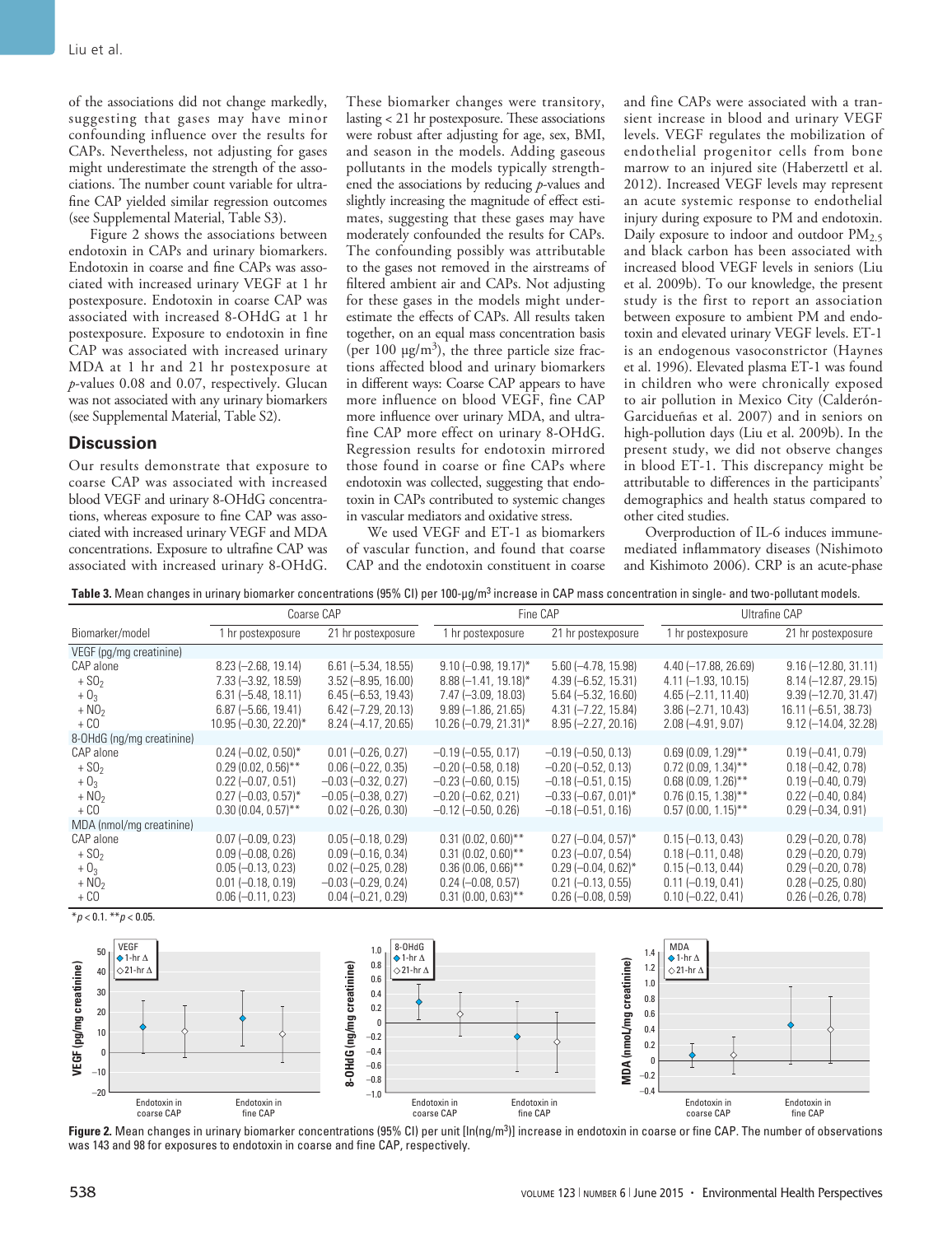reactant marker for underlying systemic inflammation and a strong predictor for atherosclerosis, coronary artery disease, and myocardial infarction (Anderson et al. 1998). In the present study, CAPs were not associated with any changes in blood IL-6 and CRP. There is conflicting evidence in the literature about the influence of air pollution on blood IL-6 and CRP. Increased IL-6 and/or CRP were reported in a controlled exposure study (Urch et al. 2010) and epidemiological studies (Delfino et al. 2009). Other studies found either no association between exposure to PM and IL-6 and CRP (Behbod et al. 2013; Bräuner et al. 2008; Liu et al. 2009b), or an association between PM and a reduction in CRP levels (Rückerl et al. 2007). These discrepancies among studies may be attributed to different characteristics of study participants or different particle compositions. It is also possible that CRP and IL-6 were not very sensitive to a 130-min exposure to PM.

8-OHdG is a by-product from damaged DNA when it is attacked by hydroxyl free radicals at deoxyguanosine in DNA (Park and Floyd 1992). We found significant associations between urinary 8-OHdG at 1 hr postexposure and coarse and ultrafine CAPs, and endotoxin collected with coarse CAP. These findings are consistent with a previous report that elevated ambient ultrafine particle concentrations were associated with increases in children's urinary 8-OHdG (Song et al. 2013). MDA is formed during oxidative degradation of cellular lipids (Janero 1990). Our results show that urinary MDA was associated with exposure to fine CAP and endotoxin collected with fine CAP. Fine particulate pollutants have been demonstrated to cause formation of excessive amount of reactive oxygen species in airways and the cardiovascular system in experimental animals, leading to tissue inflammation and cell death (Dye et al. 1997). Our results provide further supporting evidence that ambient coarse, fine, and ultrafine PM may facilitate oxidative damage to DNA or membrane lipids.

We found that endotoxin from CAPs was associated with increases in blood and urinary VEGF, and urinary MDA and 8-OHdG. In an early study, we reported that endotoxin was associated with increased blood leucocytes and neutrophils 24 hr postexposure, regardless of the origin (coarse or fine CAP) of endotoxin (Behbod et al. 2013). These findings suggest that endotoxin as a component of outdoor PM may contribute to damage to important macromolecules leading to tissue injury. Although the levels of endotoxin in coarse and fine CAPs were similar, exposures to coarse and fine CAPs themselves were not associated with the same changes in biomarkers. Moreover, endotoxin in coarse and fine CAPs was associated with different biomarker

responses. One explanation for this may be that the differences in airway deposition location and rates for coarse and fine CAPs (as well as endotoxin carried by them) may have influenced their effects on biomarkers. It is also possible that other constituents in CAPs such as metals and organic carbon may have contributed to the effects by CAPs as well. We have archived CAP samples for future investigations of PM constituents.

In conclusion, in this study we found that a 130-min exposure to concentrated ambient PM was associated with changes in blood and urinary biomarkers for vascular function and oxidative stress that influenced DNA and cellular lipid integrity in humans. The three size fractions of CAPs appear to affect these biomarkers in a different manner, with coarse CAP having a stronger association with VEGF in blood, fine CAP having stronger association with urinary marker of lipid peroxidation, and ultrafine CAP having a stronger association with urinary marker of DNA oxidative damage. Endotoxin constituents for coarse and fine CAPs were significantly associated with systemic changes in VEGF and the biomarkers of DNA and lipid oxidation, suggesting that endotoxin played a role in the effects of coarse and fine CAPs on human health.

#### **References**

- Anderson JL, Carlquist JF, Muhlestein JB, Horne BD, Elmer SP. 1998. Evaluation of C-reactive protein, an inflammatory marker, and infectious serology as risk factors for coronary artery disease and myocardial infarction. J Am Coll Cardiol 32:35–41.
- Behbod B, Urch B, Speck M, Scott JA, Liu L, Poon R, et al. 2013. Endotoxin in concentrated coarse and fine ambient particles induces acute systemic inflammation in controlled human exposures. Occup Environ Med 70:761–767.
- Bräuner EV, Møller P, Barregard L, Dragsted LO, Glasius M, Wåhlin P, et al. 2008. Exposure to ambient concentrations of particulate air pollution does not influence vascular function or inflammatory pathways in young healthy individuals. Part Fibre Toxicol 5:13; doi:10.1186/1743-8977-5-13.
- Brook RD, Bard RL, Kaplan MJ, Yalavarthi S, Morishita M, Dvonch JT, et al. 2013. The effect of acute exposure to coarse particulate matter air pollution in a rural location on circulating endothelial progenitor cells: results from a randomized controlled study. Inhal Toxicol 25:587–592.
- Calderón-Garcidueñas L, Vincent R, Mora-Tiscareño A, Franco-Lira M, Henríquez-Roldán C, Barragán-Mejía G, et al. 2007. Elevated plasma endothelin-1 and pulmonary arterial pressure in children exposed to air pollution. Environ Health Perspect 115:1248–1253; doi:10.1289/ehp.9641.
- Cho SH, Tong H, McGee JK, Baldauf RW, Krantz QT, Gilmour MI. 2009. Comparative toxicity of size-fractionated airborne particulate matter collected at different distances from an urban highway. Environ Health Perspect 117:1682–1689; doi:10.1289/ehp.0900730.
- Chuang KJ, Chan CC, Su TC, Lee CT, Tang CS. 2007. The effect of urban air pollution on inflammation, oxidative stress, coagulation, and autonomic

dysfunction in young adults. Am J Respir Crit Care Med 176:370–376.

- Copeland S, Warren HS, Lowry SF, Calvano SE, Remick D, Inflammation and the Host Response to Injury Investigators. 2005. Acute inflammatory response to endotoxin in mice and humans. Clin Diagn Lab Immunol 12:60–67.
- Dales R, Miller D, Ruest K, Guay M, Judek S. 2006. Airborne endotoxin is associated with respiratory illness in the first 2 years of life. Environ Health Perspect 114:610–614; doi:10.1289/ehp.8142.
- Delfino RJ, Staimer N, Tjoa T, Gillen DL, Polidori A, Arhami M, et al. 2009. Air pollution exposures and circulating biomarkers of effect in a susceptible population: clues to potential causal component mixtures and mechanisms. Environ Health Perspect 117:1232–1238; doi:10.1289/ehp.0800194.
- Douwes J, Zuidhof A, Dowkes G, van der Zee S, Wouters I, Boezen HM, et al. 2000. (1→3)-β-D-glucan and endotoxin in house dust and peak flow variability in children. Am J Respir Crit Care Med 162:1348–1354.
- Dye JA, Adler KB, Richards JH, Dreher KL. 1997. Epithelial injury induced by exposure to residual oil fly-ash particles: role of reactive oxygen species? Am J Respir Cell Mol Biol 17:625–633.
- Fogelmark B, Sjöstrand M, Rylander R. 1994. Pulmonary inflammation induced by repeated inhalations of  $\beta$ (1,3)-D-glucan and endotoxin. Int J Exp Pathol 75:85–90.
- Graff DW, Cascio WE, Rappold A, Zhou H, Huang YC, Devlin RB. 2009. Exposure to concentrated coarse air pollution particles causes mild cardiopulmonary effects in healthy young adults. Environ Health Perspect 117:1089–1094; doi:10.1289/ehp0900558.
- Haberzettl P, Lee J, Duggineni D, McCracken J, Bollanowski D, O'Tool TE, et al. 2012. Exposure to ambient air fine particulate matter prevents VEGF-induced mobilization of endothelial progenitor cells from the bone marrow. Environ Health Perspect 120:848–856; doi:10.1289/ehp.1104206.
- Haynes WG, Ferro CJ, O'Kane KP, Somerville D, Lomax CC, Webb DJ. 1996. Systemic endothelin receptor blockade decreases peripheral vascular resistance and blood pressure in humans. Circulation 93:1860–1870.
- HEI Review Panel on Ultrafine Particles. 2013. Understanding the Health Effects of Ambient Ultrafine Particles. HEI Perspectives 3. Boston, MA:Health Effects Institute.
- Janero DR. 1990. Malondialdehyde and thiobarbituric acid-reactivity as diagnostic indices of lipid peroxidation and peroxidative tissue injury. Free Rad Biol Med 9:515–540.
- Lipsett MJ, Tsai FC, Roger L, Woo M, Ostro BD. 2006. Coarse particles and heart rate variability among older adults with coronary artery disease in the Coachella Valley, California. Environ Health Perspect 114:1215–1220; doi:10.1289/ehp.8856.
- Liu L, Poon R, Chen L, Frescura AM, Montuschi P, Ciabattoni G, et al. 2009a. Acute effects of air pollution on pulmonary function, airway inflammation and oxidative stress in asthmatic children. Environ Health Perspect 117:668–674; doi:10.1289/ehp.11813.
- Liu L, Ruddy T, Dalipaj M, Poon R, Szyszkowicz M, You H, et al. 2009b. Effects of indoor, outdoor, and personal exposure to particulate air pollution on cardiovascular physiology and systemic mediators in seniors. J Occup Environ Med 51:1088–1098.
- Nishimoto N, Kishimoto T. 2006. Interleukin 6: from bench to bedside. Nat Clin Pract Rheumatol 2:619–626.
- Park JW, Floyd RA. 1992. Lipid peroxidation products mediate the formation of 8-hydroxydeoxyguanosine in DNA. Free Rad Biol Med 12:245–250.
- Pekkanen J, Peters A, Hoek G, Tiittanen P, Brunekreef B,